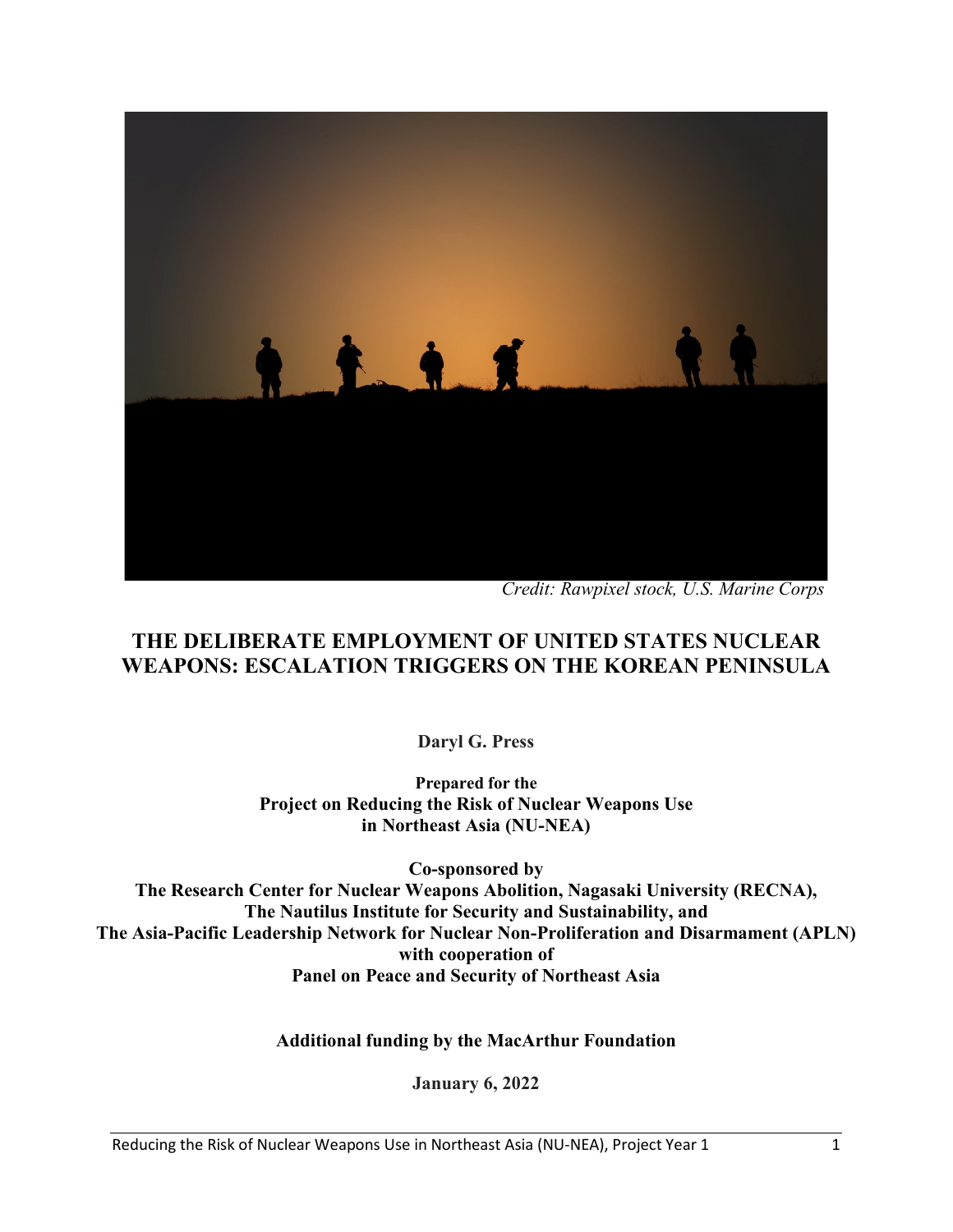#### **About the Author**

Daryl Press is an associate professor of Government at Dartmouth College. His work focuses on US foreign policy, deterrence, and the future of warfare. He has published numerous articles and two books: *Calculating Credibility* (2005), which examines how leaders assess credibility during crises, and *The Myth of the Nuclear Revolution: Power Politics in the Atomic Age* (2020), which explores deterrence challenges of the 21<sup>st</sup> century. Press worked as a consultant at the RAND Corporation for nearly twenty years, and he has taught classes on conventional force modeling for two decades. His work has appeared in leading academic journals as well as in the popular press including Foreign Affairs, The New York Times, and The Atlantic Monthly.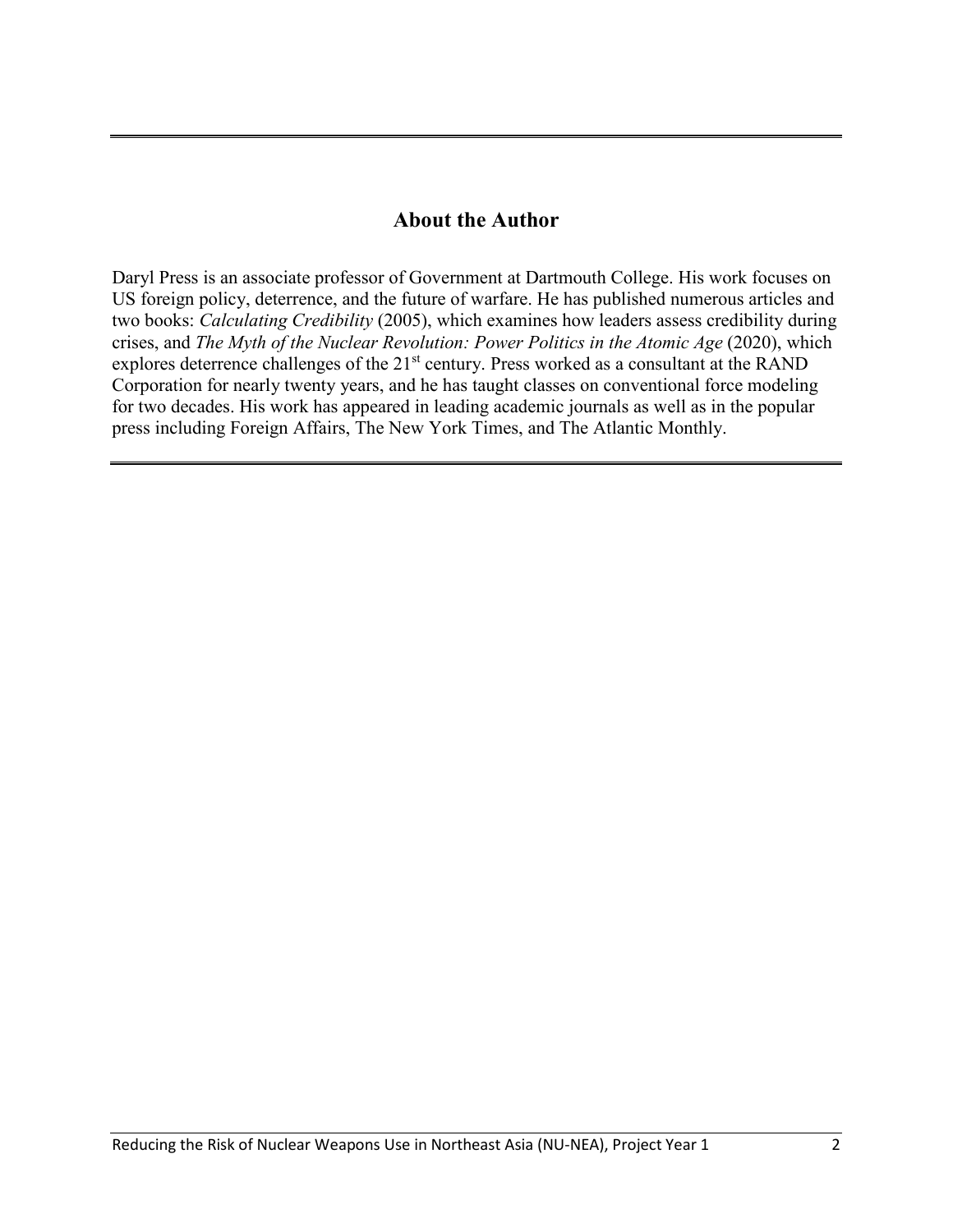### **Abstract**

This paper focuses on the conditions under which the United States might use nuclear weapons in the context of war on the Korean peninsula. It identifies circumstances that might trigger such a decision, the purposes of US nuclear use, and the plausible targets of US nuclear strikes. Attention is focused on the roles that nuclear weapons may continue to play in US military operations and geopolitical strategy despite US steps to reduce their saliency since the end of the Cold War. This paper argues that because the United States (and its allies) have a strong preference against using nuclear weapons, it would only consider doing so if (1) the mission being performed via the nuclear strike was of critical importance, (2) the mission could not be accomplished with sufficient certainty or speed with non-nuclear weapons, and (3) the use of nuclear munitions significantly increases the probability of mission success. This paper identifies a range of circumstances that could arise during a war on the Korean Peninsula that might satisfy all three of these criteria, and it identifies the pathways that are most likely to trigger US nuclear employment. Examining these conditions can help US allies and other partners identify and resolve disagreements about nuclear employment, enhance deterrence against regional adversaries, and shed light on the logic driving important decisions about US nuclear force structure and modernization.

Keywords: Nuclear-weapon Use, Escalation, United States, Korean Peninsula, DPRK

# **Introduction**

What are the conditions under which the United States, presumably in consultation with the Republic of Korea (ROK), might use nuclear weapons in the context of war on the peninsula? What might trigger such a decision, and what might be the purposes of US nuclear use? What are the plausible targets?

In this paper I focus on the *deliberate employment* of nuclear weapons by the United States, narrowing the scope in two important ways. First, by "employment" I mean the actual detonation of nuclear weapons, rather than the mere issuance of coercive threats. Second, the word "deliberate" focuses this analysis on instances in which US political leaders authorize the detonation of nuclear weapons, rather than instances that arise from unauthorized or accidental detonations.<sup>[1](#page-2-0)</sup>

Reducing the Risk of Nuclear Weapons Use in Northeast Asia (NU-NEA), Project Year 1 3

<span id="page-2-0"></span> $1$  Unauthorized nuclear employment refers to a circumstance in which military personnel (or others entrusted with the weapons) use them without valid authorization. In peacetime those dangers are minimized by a combination of material barriers (such as locks) and the procedures that govern the handling of the weapons. Some of those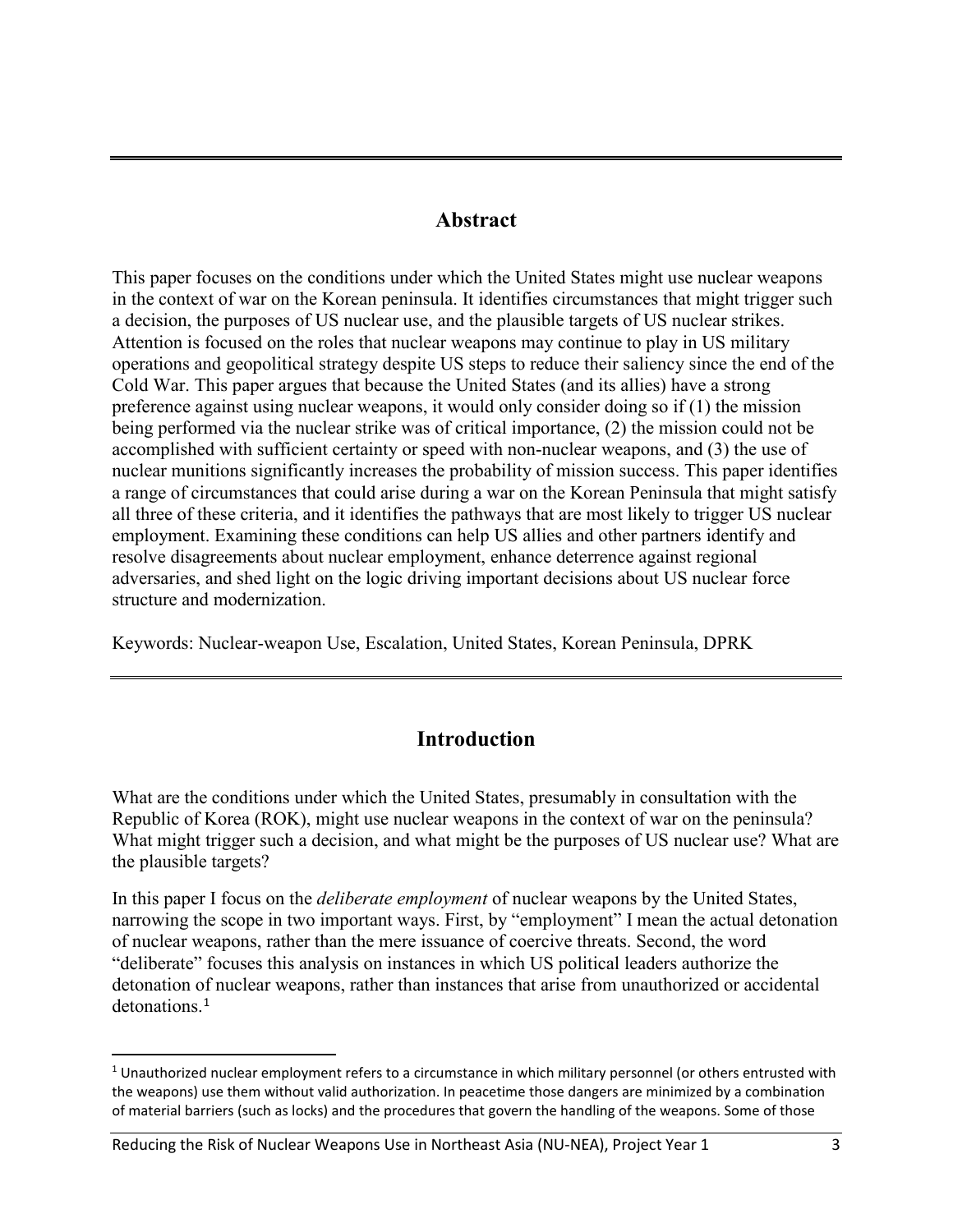By defining the scope in this manner, I focus attention on the roles that nuclear weapons may continue to play in US military operations and geopolitical strategy despite US steps to reduce their saliency since the end of the Cold War. The dangers of unauthorized and accidental escalation have been analyzed by a large and important literature.<sup>[2](#page-3-0)</sup> By comparison, there is relatively little unclassified discussion of the circumstances in which US leaders may choose to employ nuclear weapons. Examining the circumstances in which the United States might actually use nuclear weapons has significant potential benefits: for example, allowing allies and other partners to identify and resolve disagreements about nuclear employment, enhancing deterrence against regional adversaries, and shedding light—for the US analytic community and US Congress—on the logic driving important decisions about US nuclear force structure and modernization.

The analysis in this paper rests on one key assumption: that the United States and the ROK have a strong preference against using nuclear weapons.[3](#page-3-1) Therefore, Washington would only consider using them during a war if three criteria were all met: (1) the mission being performed via the nuclear strike was of critical importance, (2) the mission could not be accomplished with sufficient certainty or speed with non-nuclear weapons, and (3) the use of nuclear munitions significantly increases the probability of mission success. If all three criteria are met, the United States would likely consider nuclear options.[4](#page-3-2)

In the remainder of this paper, I identify a range of circumstances that could arise during a war on the Korean Peninsula that might satisfy all three of these criteria, and I identify the pathways that seem most likely—that is, are most likely to arise during a war, and most likely to cause US nuclear employment.

The rest of this paper is divided into four sections. Section I explains why war is still plausible on the Korean peninsula, Section II analyzes the military missions that might lead the United States to consider nuclear options, and Section III evaluates broader political objectives that could motivate US nuclear use. And Section IV, the conclusion, assesses the likelihood of the various pathways and draws attention to the greatest dangers that lie ahead.

protections, however, may be weakened during a nuclear crisis to increase the readiness and survivability of the nuclear forces. Accidental detonations (as opposed to unauthorized use) refer to instances in which nuclear weapons are detonated without any actor deliberately choosing to release them—for example, the result of a crashed aircraft carrying nuclear weapons, or a fire at a storage site. Modern US nuclear weapons are designed to minimize the probability of accidental detonation, but other countries' designs may not be well-protected from this risk, and the possibility of accidental detonations cannot be fully ruled out for any country's arsenal.<br><sup>2</sup> For example, see Bruce G. Blair, *The Logic of Accidental Nuclear War*, Brookings, 1993; and Scott D. Sagan, *Limits of Safety: Organizations, Accidents, and Nuclear Weapons*, Princeton, 1993.

<span id="page-3-1"></span><span id="page-3-0"></span><sup>&</sup>lt;sup>3</sup> In fact, the Biden Administration is reportedly considering adopting a "sole use" policy for US nuclear weapons, which (if enacted) would limit the role of US nuclear forces to deterring or responding to adversary nuclear employment. See for example, Paul Sonne and John Hudson, "Biden administration considers adjusting rationale for US nuclear arsenal," *Washington Post*, November 2, 2021, [https://www.washingtonpost.com/national](https://www.washingtonpost.com/national-security/biden-nuclear-weapons-strategy/2021/11/02/19686832-3be2-11ec-a67c-d7c2182dac83_story.html)[security/biden-nuclear-weapons-strategy/2021/11/02/19686832-3be2-11ec-a67c-d7c2182dac83\\_story.html](https://www.washingtonpost.com/national-security/biden-nuclear-weapons-strategy/2021/11/02/19686832-3be2-11ec-a67c-d7c2182dac83_story.html)

<span id="page-3-2"></span> $4$  As will become clearer later in this paper, these three criteria (e.g., the importance of the mission, and the need for nuclear munitions to accomplish it) do not necessarily refer to a mission with *military* importance. Some of the most important potential triggers for US nuclear employment, as described in detail below, are rooted in the perceived *geopolitical* importance of US nuclear retaliation after various adversary actions (also described below).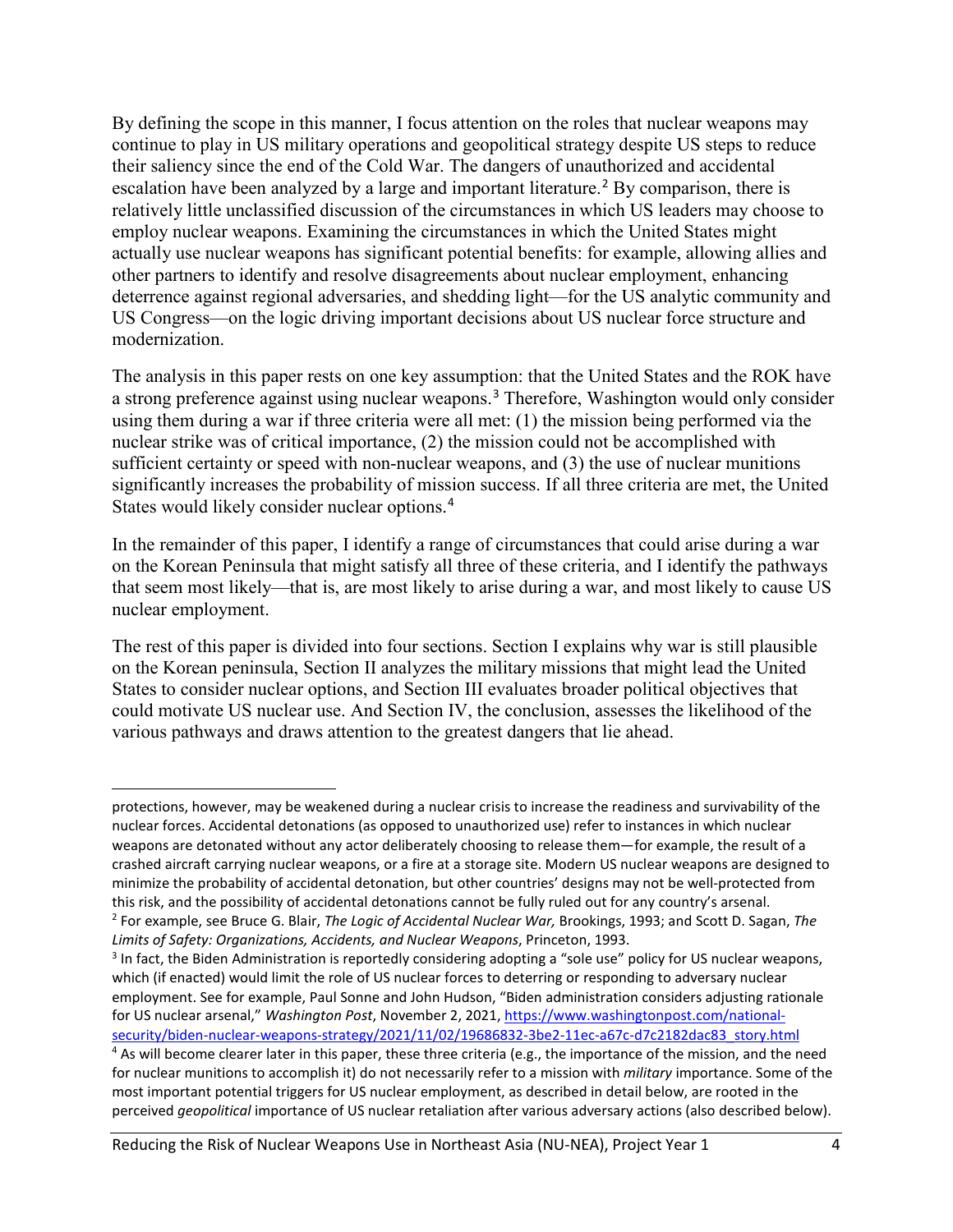# **I. The Continued Threat of War in Korea**

A conflict on the Korean Peninsula could arise in many ways. From the US perspective, the canonical scenario is a deliberate invasion of the South by the Democratic People's Republic of Korea (DPRK)—either with the goal of conquering the entire Peninsula or seizing Seoul to cripple the ROK. Variants of that scenario are abundant. For example, the DPRK forces might seize a small part of ROK territory (for example, a few islands, or a sliver of land along the DMZ), either to extort the ROK or simply to demonstrate the DPRK regime's power or relevance. In any of these scenarios, if DPRK forces can seize their military objectives, Pyongyang's nuclear arsenal could be used to deter or restrain the response by US and ROK forces.

The canonical scenario cannot be completely ruled out. Although the DPRK's military capabilities have eroded dramatically over the past two decades (as discussed in more detail below), desperate leaders sometimes take reckless gambles. If the leaders in Pyongyang see their political power eroding, they may launch a desperate invasion toward Seoul as a final gamble. Because any major war on the Korean Peninsula entails grave consequences, even scenarios that appear relatively unlikely deserve scrutiny.[5](#page-4-0)

Other pathways to war on the Korean Peninsula seem more likely. A political crisis (for example, stemming from sanctions imposed on Pyongyang to compel denuclearization or to punish the regime for hostile activities) could cause the DPRK to initiate a military coercion campaign. A coercive campaign could take many forms—such as shelling by DPRK artillery, attacks on ROK warships, assassinations of South Korean leaders, and many other possibilities. The DPRK has engaged in all these provocative behaviors in the past. Next time, if the ROK responds to a major provocation with unexpected intensity, the back-and-forth dynamic of punishment and counter-punishment could escalate beyond either side's initial goals. The key point is that a major conventional war could erupt from the type of political crisis that is common on the Korean Peninsula, whether either side wants a war or not.

Perhaps the most likely, understudied, and most dangerous cause of war on the Korean Peninsula stems from a partial collapse of the Kim regime in the DPRK. [6](#page-4-1) A power struggle in Pyongyang that led to an extended period of contested leadership could unleash dynamics that would force the ROK to invade. A prolonged period of anarchy in Pyongyang could trigger: (1) a humanitarian disaster in the North; (2) major refugees flows into China and the ROK; (3) fears in Seoul that China might intervene militarily and seize substantial DPRK territory to secure its border and restore order; (4) concerns that the DPRK may lose control over its nuclear weapons and fissile material; and (5) worries that hardliners in the DPRK may reestablish control there,

Reducing the Risk of Nuclear Weapons Use in Northeast Asia (NU-NEA), Project Year 1 5

<span id="page-4-0"></span><sup>&</sup>lt;sup>5</sup> Furthermore, as Paul Davis and Bruce Bennett point out, geopolitical events that seem implausible do happen and given the stakes involved, planners and analysts should at least consider the possibility of a reckless invasion by the DPRK. Paul K. Davis and Bruce W. Bennett, "Nuclear Use Cases for Contemplating Crisis and Conflict in East Asia."

<span id="page-4-1"></span><sup>6</sup> Bruce W. Bennett, *Preparing for the possibility of a North Korean collapse* (Santa Monica; RAND, 2013); Bae, Joonbum, and Andrew Natsios. "Preventing a Post-Collapse Crisis in North Korea." *Foreign Affairs* (2018).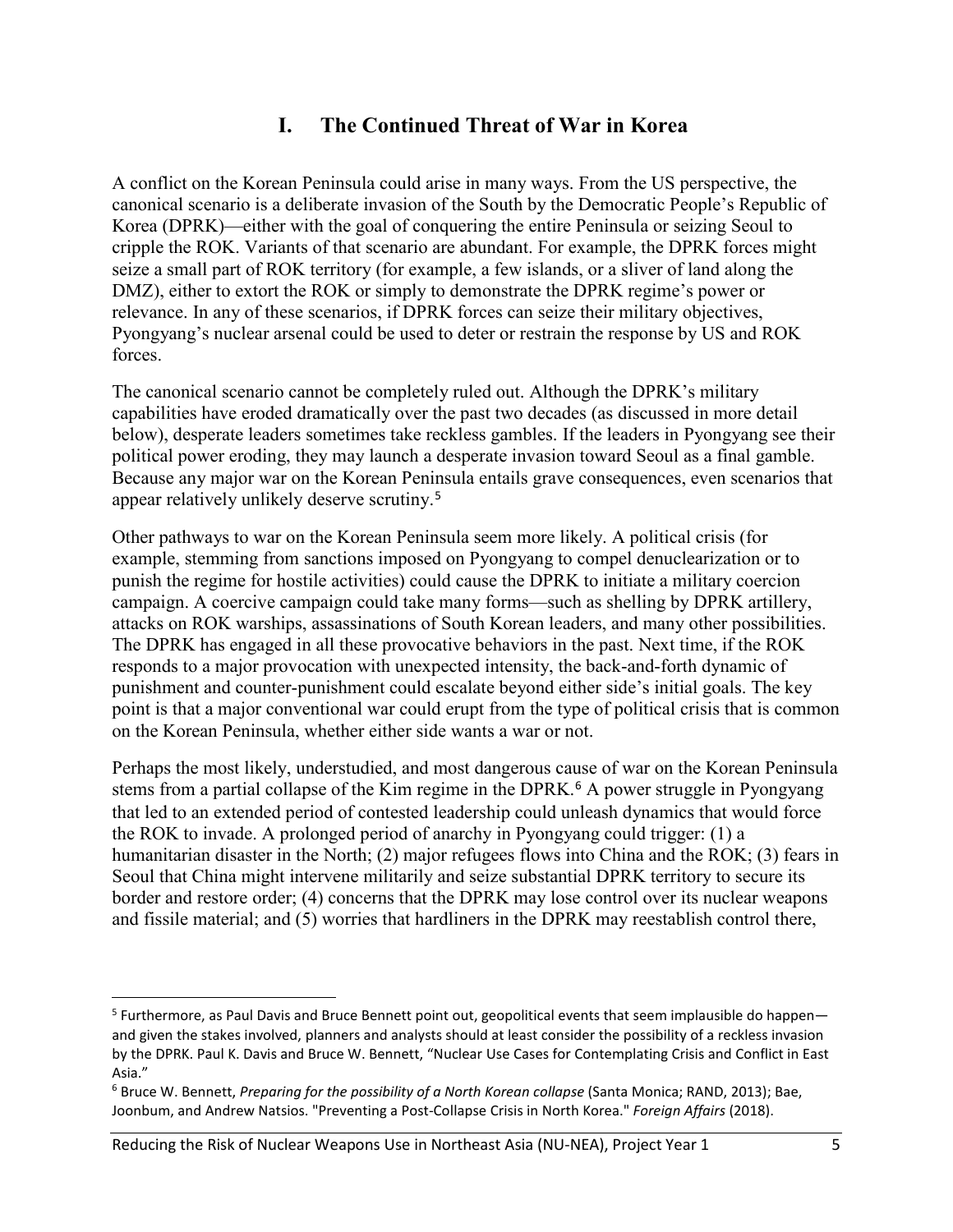prolonging the peninsula's division for years to come.[7](#page-5-0) In those circumstances, leaders in Seoul would face tremendous pressure—for strategic, humanitarian, and political reasons—to move north and reunify the Peninsula. Such an act, however, could rally elements of the DPRK military to defend the country, and might trigger deliberate—and rational—nuclear escalation by Pyongyang if they still control their arsenal.

There has been no outbreak of large-scale war on the Korean Peninsula for seven decades, so some observers downplay the dangers of conflict there. The widening gap between the economic might of the ROK and the DPRK, and signs of serious decay in the DPRK military, may provide additional confidence that war is unlikely. But even if deliberate invasion by Pyongyang is significantly less likely than in the past, other important pathways to war remain. And the DPRK's economic stagnation, military decline, and political isolation mean that the risks of war following a DPRK collapse remain serious—and perhaps are growing.

# **II. Military Rationale for US Nuclear Weapons Use**

If war were to erupt on the Korean Peninsula through any of the pathways described above, circumstances could arise that would cause the United States to consider employing nuclear weapons. I divide these circumstances into two categories: those in which the United States employed nuclear weapons to solve a critical military problem (discussed below in this section), and those in which the United States used nuclear weapons for broader geopolitical reasons (discussed in the following section).

To assess the *military* conditions that might cause the United States to consider nuclear options during a war in Korea, I return to the three criteria described above: (1) the mission is of critical importance, (2) it could not be accomplished with sufficient certainty or speed with non-nuclear means, and (3) the use of nuclear munitions significantly increases the probability of success. Given those three criteria, what might trigger US nuclear employment?

#### **Suppressing North Korean Artillery Attacking Seoul**

 $\overline{a}$ 

The DPRK has deployed thousands of artillery pieces near the demilitarized zone (DMZ), some of which can reach the South Korean capital.[8](#page-5-1) To make matters worse, they have built hundreds of hardened artillery sites (HARTS) near the border to protect their forces during a conflict. The HARTS come in many shapes and sizes: from simple sheds and bunkers that conceal the artillery in peacetime, to buried shelters, which would give DPRK artillery significant protection in

Reducing the Risk of Nuclear Weapons Use in Northeast Asia (NU-NEA), Project Year 1 6

<span id="page-5-0"></span><sup>&</sup>lt;sup>7</sup> On military missions associated with these problems see Bruce W. Bennett and Jennifer Lind. "The Collapse of North Korea: Military Missions and Requirements." International Security 36, no. 2 (2011): 84–119.

<span id="page-5-1"></span><sup>&</sup>lt;sup>8</sup> Among the best unclassified analyses of the risk that DPRK artillery poses to ROK cities are D. Sean Barnett et al, "North Korean Conventional Artillery: A Means To Retaliate, Coerce, Deter, or Terrorize Populations," RAND Corporation, 2020; Gian Gentile et al, "Four Problems on the Korean Peninsula: North Korea's Expanding Nuclear Capabilities Drive a Complex Set of Problems," RAND Corporation, 2019; and Roger Cavazos, "Mind the Gap Between Rhetoric and Reality," NAPSNet Special Reports, June 26, 2012.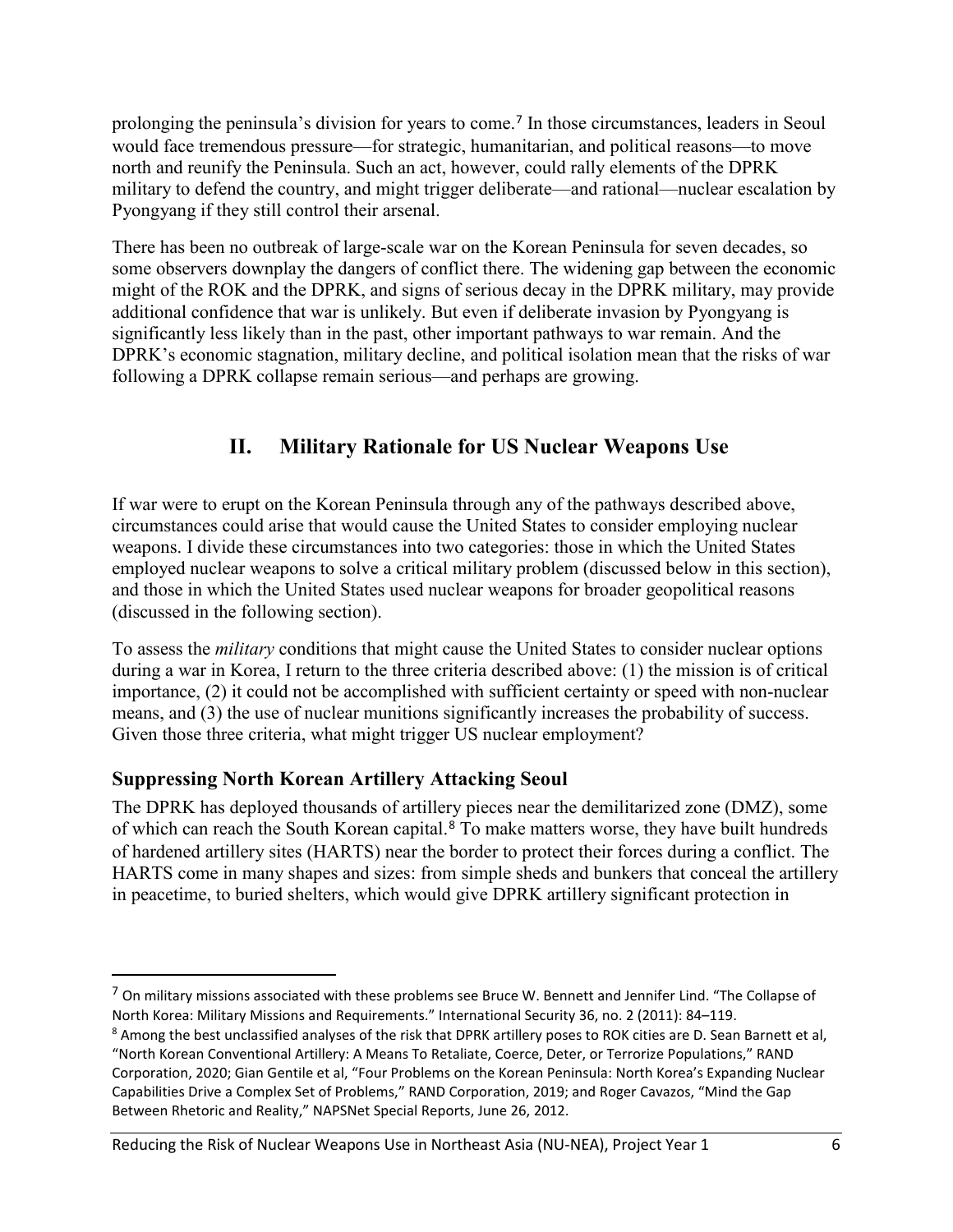between the shots they fire at the South.<sup>[9](#page-6-0)</sup> The existence of hundreds of long-range artillery pieces in hardened positions constitutes a significant military threat to the ROK.

Many analysts worry that the DPRK will use its artillery against ROK cities during a crisis or war—and, in particular, they worry about Pyongyang firing its long-range artillery systems at Seoul. At the bottom of the escalation ladder, the DPRK could simply alert some of their longestrange guns and rockets during a crisis to trigger panic in Seoul and thereby coerce the ROK. More aggressively, they could fire a small number of shells at the cities and towns near the DMZ —or at Seoul itself—to try to force the ROK to back down. Finally, the DPRK could unleash a devastating barrage on Seoul in the midst of a full-scale war. During a major war, a large-scale DPRK artillery attack on Seoul could impede ROK and US reinforcements (by clogging roads as civilians flee the capital), force the Combined Forces Command (CFC) to devote scarce air and artillery assets to counter-battery missions and/or force the ROK to accept a cease fire on terms favorable to the North.<sup>[10](#page-6-1)</sup>

Whatever their motivation, if the DPRK begins to shell Seoul, destroying those artillery pieces quickly would be a critical objective for the ROK and the United States. But because of the large number of targets, and the protection they receive from HARTS, some analysts believe that it would take many days to adequately suppress DPRK artillery. In fact, a recent RAND report suggested that the DPRK's artillery could not be effectively suppressed until CFC ground forces seized the DPRK artillery positions north of the DMZ, an operation that could take weeks.<sup>[11](#page-6-2)</sup> Therefore, given the high priority that the ROK and US governments would place on protecting Seoul, they might consider employing low-yield US nuclear weapons to destroy the DPRK's long-range artillery if doing so would defend Seoul and cause little to no collateral damage in the South.<sup>[12](#page-6-3)</sup>

# **Countering a Major DPRK Invasion**

Regardless of how a war begins, once it is underway the DPRK might launch a conventional offensive into the ROK. The DPRK has a large army, most of which is deployed near the DMZ.

<span id="page-6-0"></span> $\overline{a}$ <sup>9</sup> The DPRK has also apparently built some number of extensive underground facilities near the DMZ

<sup>(&</sup>quot;subterranean complex battle positions"), which would allow their forces to fight from within heavily protected fortifications. See "North Korean Tactics," ATP 7-100.2, Department of the Army, July 2020, chapter 4, pp. 37-41. It is unlikely, however, that the DPRK's long-range artillery can fire from within these structures. The concussive effects of firing very large caliber guns inside structures would likely incapacitate DPRK artillerymen, and the backblast from large rocket launchers would be extremely dangerous in a confined space. I thank Joseph Bermudez for helpful discussions on these points.

<span id="page-6-1"></span><sup>&</sup>lt;sup>10</sup> For an excellent analysis of the consequences of varying levels of North Korean artillery attack on the ROK, see Barnett et al, "North Korean Conventional Artillery…", ibid.

<span id="page-6-2"></span><sup>11</sup> Michael Mazarr, et al., "The Korean Peninsula: Three Dangerous Scenarios," *Perspective*, RAND Corporation, PE-262-A, 2018, pp. 12-13.

<span id="page-6-3"></span> $12$  Nuclear weapons that are detonated as "air bursts"—meaning at a high enough altitude to prevent the debris from the ground from mixing with the fireball—produce very little fallout, allowing nuclear strikes to occur without causing much collateral damage. For an analysis of the relationship between warhead yield, target hardness, height of detonation, and fallout, see Keir A. Lieber and Daryl G. Press, "The New Era of Counterforce: Technological Change and the Future of Nuclear Deterrence," *International Security* 41, No. 4, (Spring 2017), pp. 28-32.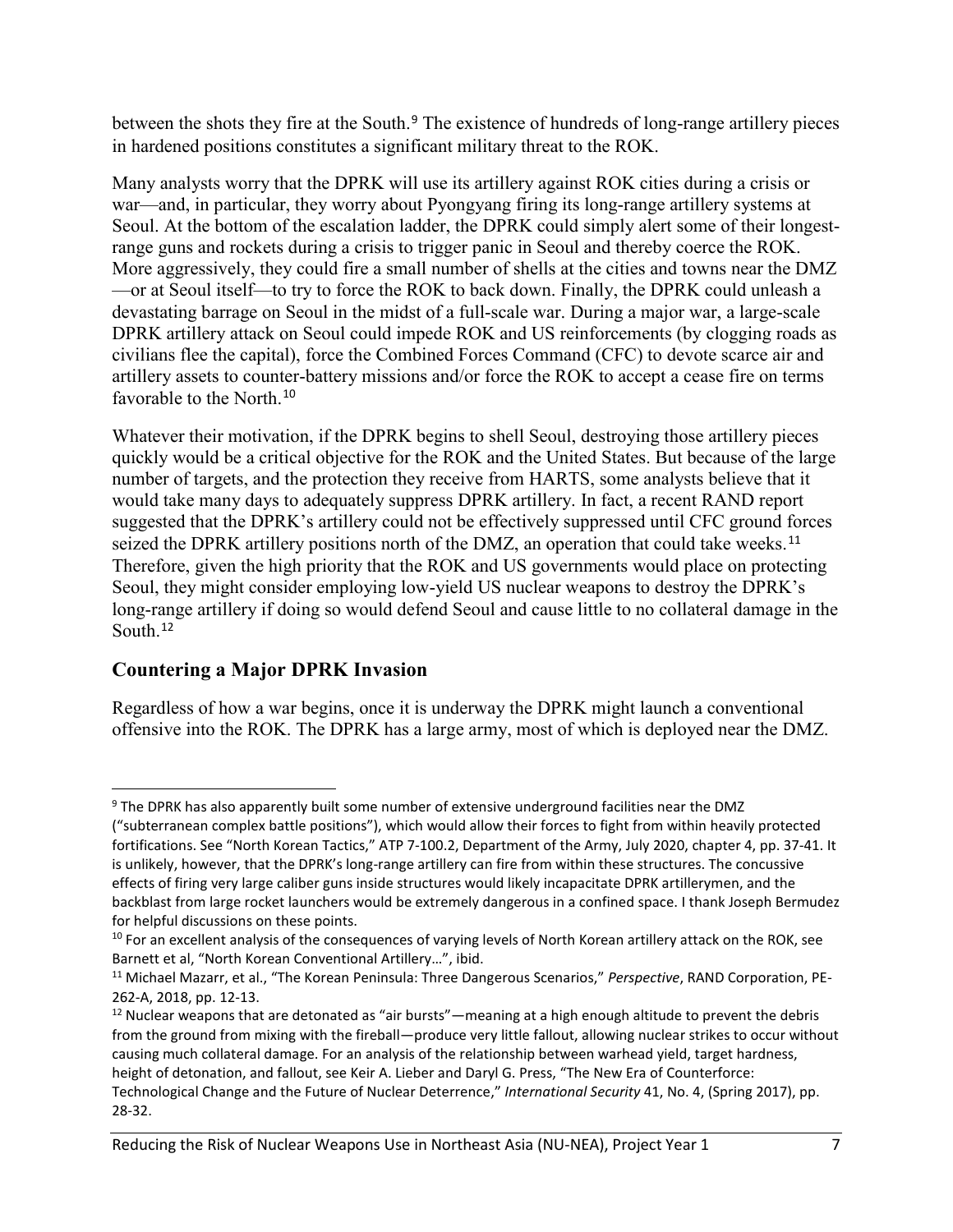Although the ROK's military is far better equipped and trained,<sup>[13](#page-7-0)</sup> Seoul is located so close to the border that any rupture in the South's defensive lines would pose an immediate threat to the capital. Thus, the United States and the ROK may find themselves, during a war, with a critical need to rapidly destroy the "second echelon forces" of the DPRK army: those that are a few kilometers behind the front, positioned to provide reinforcements and supplies to frontline units.[14](#page-7-1)

Attacking second-echelon targets does not necessarily require nuclear weapons. In fact, those targets would be a high priority for ROK and US conventional airpower. But the DPRK has a dense air defense system that, though outdated, would need to be suppressed before CFC aircraft could operate freely over DPRK territory. Furthermore, the DPRK is likely to conduct rocket attacks against ROK airfields, reducing the rate of CFC combat sorties. For these reasons, a small number of nuclear strikes against second-echelon forces could be seen as a regrettable – but necessary – step to blunt a DPRK offensive and thus ensure that the invasion is stopped wellnorth of the South Korean capital.

# **Destroying DPRK Nuclear Forces**

 $\overline{a}$ 

If war erupts on the peninsula, there will be powerful incentives for the DPRK to employ weapons of mass destruction (WMD)—and in particular, to use its nuclear weapons. The likelihood of DPRK escalation, in turn, would put enormous pressure on the United States and the ROK to conduct so-called "counterforce" attacks on DPRK WMD sites preemptively (if possible), or in response to a DPRK WMD attack (if Pyongyang escalates first).<sup>[15](#page-7-2)</sup> Although Washington and Seoul would greatly prefer to conduct such counterforce strikes without using US nuclear weapons, they may have no choice if the DPRK has already begun using its own WMD, and especially if the DPRK has begun using nuclear weapons. The arguments underpinning these claims are developed below.

There are at least three distinct logics that could drive the DPRK to begin employing chemical, biological, and/or nuclear weapons during a major war on the Peninsula. I describe each in turn because they have different implications for the underlying logic that might cause the United

<span id="page-7-1"></span><span id="page-7-0"></span><sup>&</sup>lt;sup>13</sup> James Hackett, "The Conventional Military Balance on the Korean Peninsula," IISS, June 11, 2018; Kim Min-Seok, "The State of the North Korean Military," in Chung Min Lee and Kathryn Botto, eds., *Korea Net Assessment 2020: Politicized Security and Unchanging Strategic Realities* (New York: Carnegie Endowment for International Peace, 2020); John Gordon IV et al, "Army Fires Capabilities for 2025 and Beyond," RAND, 2019, pp. 27-28, 32. <sup>14</sup> In the 1970s and 1980s, NATO planned to do exactly this to blunt a Warsaw Pact invasion of Western Europe. The United States and its allies envisioned using "theater nuclear weapons" against second-echelon Warsaw Pact forces, plus nuclear strikes on Warsaw Pact supply depots, rail yards, and bridges, to destroy the forward momentum of an offensive.

<span id="page-7-2"></span><sup>&</sup>lt;sup>15</sup> A recent RAND analysis of future US artillery requirements simply states in passing that in the process of fighting a conventional war, US and ROK forces would conduct strikes aimed to "neutralize [DPRK] WMD capabilities" Gordon, "Army Fires," p. 34-35. Gordon et al.'s view is entirely consistent with unclassified interviews I conducted with USFK and CFC war planners in 2013, who suggested that air strikes against DPRK WMD (including nuclear sites) was a major part of CFC military plans for war on the Peninsula. See Keir A. Lieber and Daryl G. Press, "Coercive Nuclear Campaigns in the Twenty-first Century: Understanding Adversary Incentives and Options for Nuclear Escalation," Project on Advanced Systems and Concepts for Countering WMD (PASCC), Report Number 2013-001, US Naval Postgraduate School, 2013.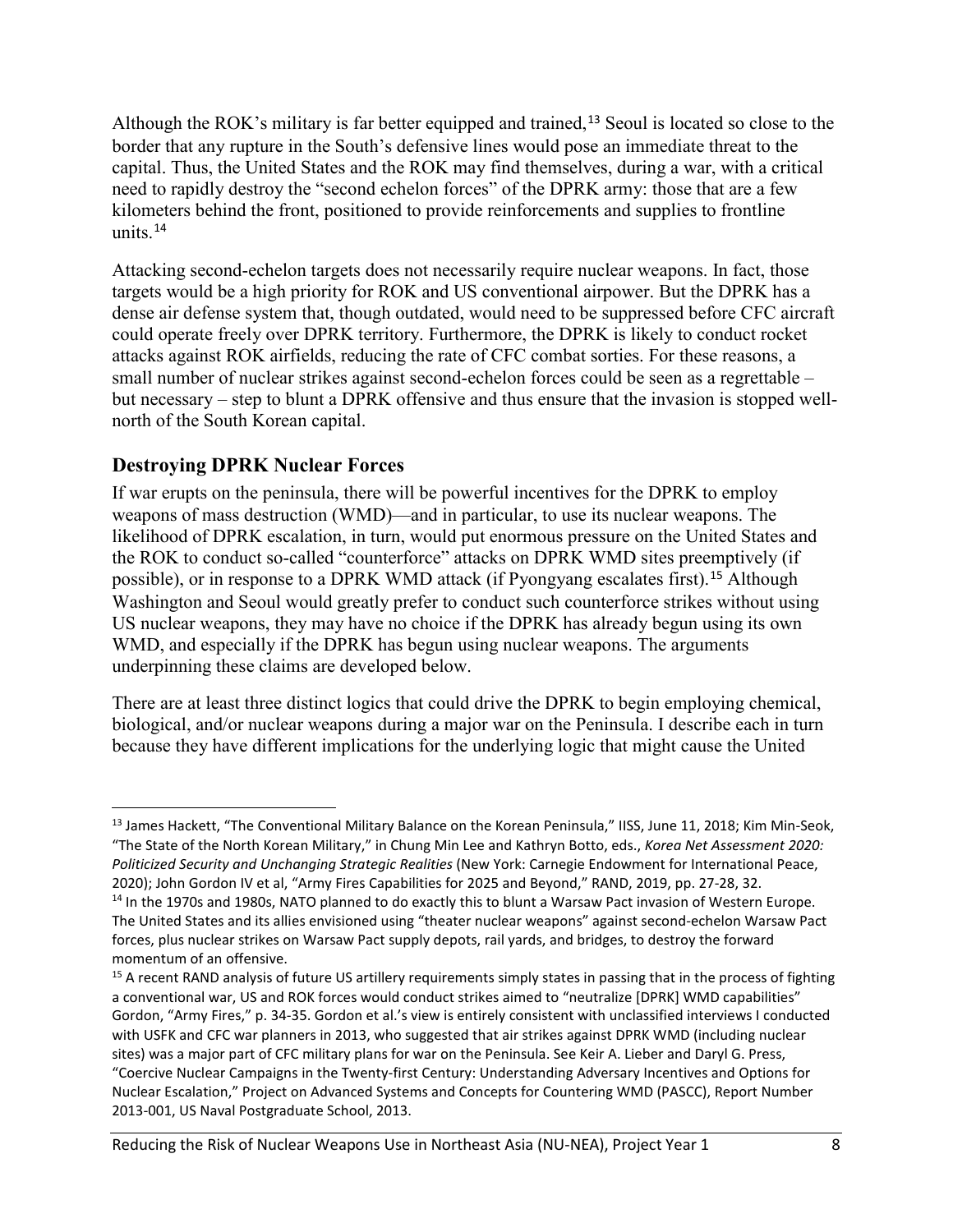States to consider employing nuclear weapons, as well as the timing and potential targets of such strikes.

Offensive coercion. DPRK strategists might believe (like the leading airpower strategists of World War II) that they can defeat their enemies in war by destroying their will to resist—and that the simplest route to crushing adversary morale is inflicting massive damage on their adversaries' societies. Under a strategy of "offensive coercion," the DPRK would use chemical, (non-contagious) biological, and/or nuclear strikes not for their military effect *per se*, but to convince the ROK and the United States that surrender or accommodation is necessary to prevent unthinkable civilian losses. Offensive coercion using WMD sounds far-fetched but burning down cities to coerce enemy governments to surrender was the policy of every major combatant during the second world war—including the United Kingdom and the United States. Given this history, and the DPRK government's record of using gruesome levels of brutality to achieve its political objectives, it is hard to dismiss this potential DPRK strategy.

WMD warfighting. A second logic that could lead the DPRK to employ WMD envisions Pyongyang escalating for military purposes (rather than to coerce). Neither the DPRK's military, nor its economy, appears strong enough to support a long war; therefore, any battlefield successes will need to occur quickly.<sup>[16](#page-8-0)</sup> The DPRK's best chance to create quick breakthroughs by opening holes in the ROK's stout defensive lines—is to employ large quantities of chemicals to kill or panic ROK forces, or several nuclear weapons to destroy CFC forces at key points along the front.<sup>[17](#page-8-1)</sup> The "WMD warfighting" logic may arise for the North in defensive scenarios too. For example, in a partial collapse scenario, if the ROK moves north, Pyongyang may use nuclear weapons against CFC ground forces and airbases to blunt a ROK/US "intervention."

Defensive coercion. The relative weakness of the DPRK's conventional forces (compared with those of the CFC) suggests that Pyongyang would very likely lose any major conventional war against the ROK/US alliance. If a war began, therefore, leaders in Pyongyang would quickly face life-and-death incentives to force its adversaries to accept a ceasefire. Nuclear weapons (much more-so than chemical or biological weapons) are the ideal tool for that purpose: to inflict pain on the ROK and the United States until the allies agree to halt operations.[18](#page-8-2)

<span id="page-8-0"></span><sup>&</sup>lt;sup>16</sup> Of the many ways in which the DPRK's economy appears ill-prepared to support a sustained conventional war against the South, perhaps the most critical is Pyongyang's shortfalls in stocks of petroleum products. See Peter Hayes and David von Hippel, "Sanctions on North Korean Oil Imports: Impacts and Efficacy," NAPSNet Special Reports, September 05, 2017.

<span id="page-8-1"></span> $17$  By detonating nuclear weapons as "airbursts" (that is, at sufficiently high altitude that the fireball does not mix with debris from the ground), the DPRK could destroy ROK military forces without creating fallout, which would impede a DPRK military advance.

<span id="page-8-2"></span><sup>&</sup>lt;sup>18</sup> Facing conventional military defeat, DPRK leaders would face life-and-death incentives to use nuclear weapons to coerce the CFC to accept an immediate ceasefire. The potential targets for initial DPRK attacks in such a scenario are wide ranging: the first DPRK coercive move could be a nuclear demonstration over its own territory, a detonation over the sea, an attack on a military installation in the ROK, or even an attack on a small city. What distinguishes "defensive coercion" as an escalation strategy is not the target, *per se*, but the coercive intent. The purpose would be to use nuclear weapons in a manner that demonstrates that additional escalation is likely, and then to issue a clear threat: halt the offensive military operations immediately or suffer further nuclear attacks. On coercive nuclear escalation, see Keir A. Lieber and Daryl G. Press, "The Nukes We Need: Preserving the American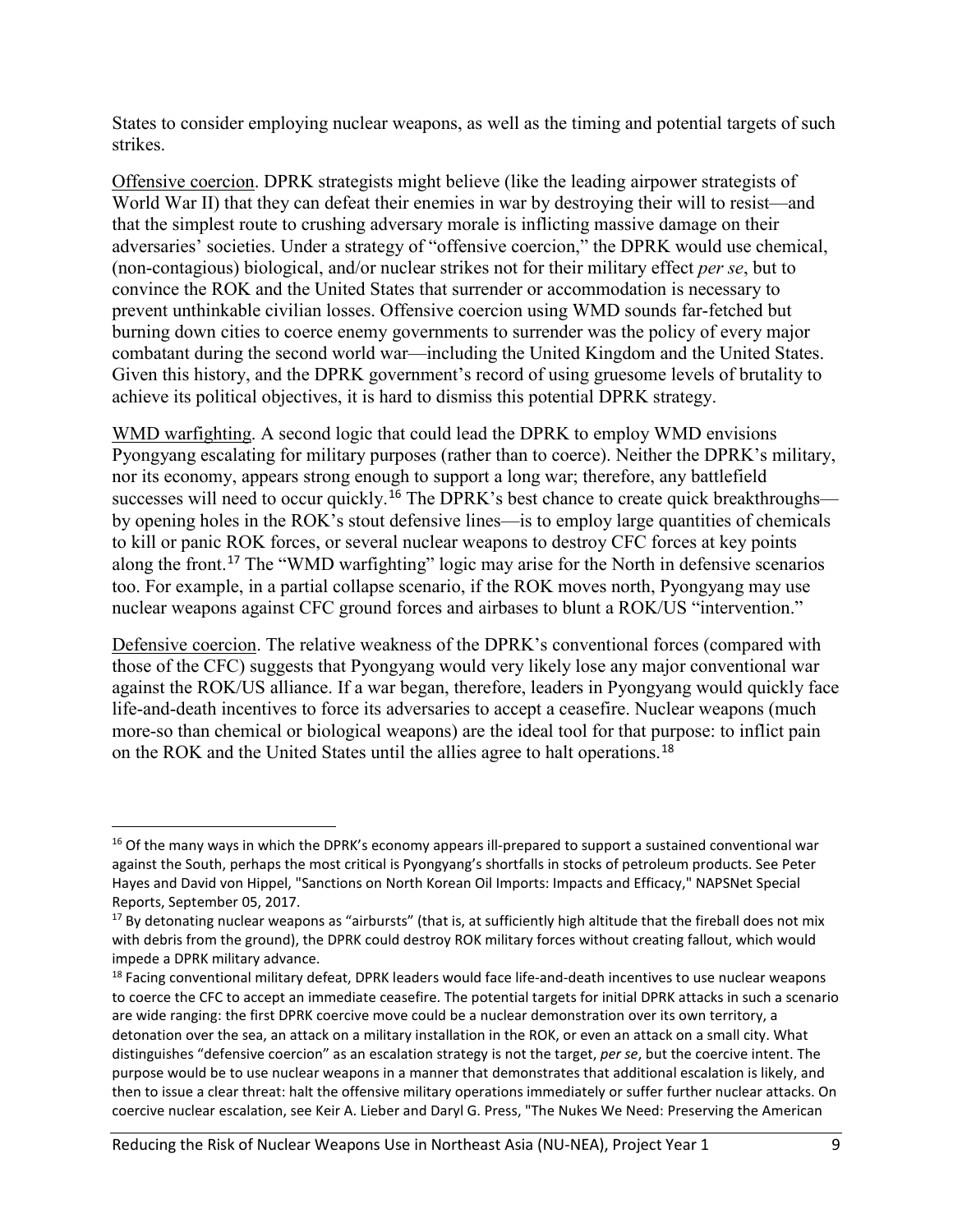These three rationales for DPRK escalation explain why the ROK and the United States will very likely try to destroy the DPRK's WMD capabilities in the earliest stages of any conventional war on the Peninsula.[19](#page-9-0) Leaders in Seoul and Washington will strongly prefer to conduct their "counterforce" attacks with non-nuclear weapons, but three facts will keep US nuclear options on the table: (1) the DPRK's nuclear sites alone (that is, ignoring for the moment the biological and chemical weapons targets in the DPRK) appear to present several dozen targets,<sup>[20](#page-9-1)</sup> some of which (because of their construction) will be hard to destroy; (2) to be successful, a counterforce strike will seek to destroy nearly every one of the designated targets—a 75 percent success rate would be a failure if the surviving facilities contain nuclear-tipped missiles that are subsequently launched at the DPRK's enemies; and (3) all the targets must be destroyed nearly simultaneously, to prevent early strikes from providing warning that will allow some weapons to disperse or be launched. CFC and USSTRATCOM planners may conclude that employing a mix of conventional- and nuclear-strikes maximizes the odds of disarming the DPRK's nuclear forces, thereby preventing (or highly mitigating) the impending DPRK use of nuclear weapons.

To be clear, fears of DPRK escalation (or actual DPRK escalation, once it occurs) will place great pressure on the United States and the ROK to conduct counterforce strikes, but those strikes will not necessarily employ US nuclear weapons. In fact, Seoul and Washington would greatly prefer to conduct conventional-only counterforce attacks. But the further that the DPRK moves up the escalation ladder, the more it will appear necessary to employ US nuclear strikes to rapidly eliminate the remaining DPRK nuclear weapons.<sup>[21](#page-9-2)</sup>

# **III. Geopolitical Rationales for US Nuclear Employment**

The first set of escalatory mechanisms described above focused on military necessity. They linked US nuclear employment decisions to calculations about (1) the importance of specific

Deterrent," *Foreign Affairs*, November / December 2009; and Lieber and Press, "The Next Korean War," *Foreign Affairs*, April 1, 2013.

<span id="page-9-0"></span> $19$  By launching a major counterforce campaign, the CFC will inadvertently create another incentive for the DPRK to use WMD and in particular nuclear weapons to coerce the CFC to immediately halt their counterforce strikes. That said, if CFC planners expect that DPRK WMD escalation is very likely (for the three reasons described above), they may logically conclude they must degrade DPRK WMD capabilities as much as possible.

<span id="page-9-1"></span><sup>&</sup>lt;sup>20</sup> Unclassified estimates of key DPRK sites vary substantially, but given inevitable target identification uncertainty, CFC / STRATCOM planners will presumably strike confirmed targets, likely targets, and maybe even possible targets as a way to ensure that their strikes damage as many actual critical WMD sites as possible.

<span id="page-9-2"></span> $21$  It is essential to remember that if DPRK nuclear escalation appears likely (e.g., because their conventional forces are collapsing, because their political leaders are issuing nuclear threats, and/or because certain forces or NC3 systems are alerted), a CFC disarming strike would not need to be completely successful to save millions of lives. A counterforce strike that destroyed seventy-five percent of intended targets might destroy all DPRK nuclear delivery systems (or create a mismatch between surviving delivery systems and surviving weapons). Furthermore, given the questionable reliability of DPRK missiles and warheads (and the possibility of successful missile defense), a few surviving DPRK weapons may not result in any successful retaliatory strikes. The overarching point is that faced with likely DPRK escalation, even imperfect counterforce options may be appealing and logical—and such strikes may require some number of nuclear weapons.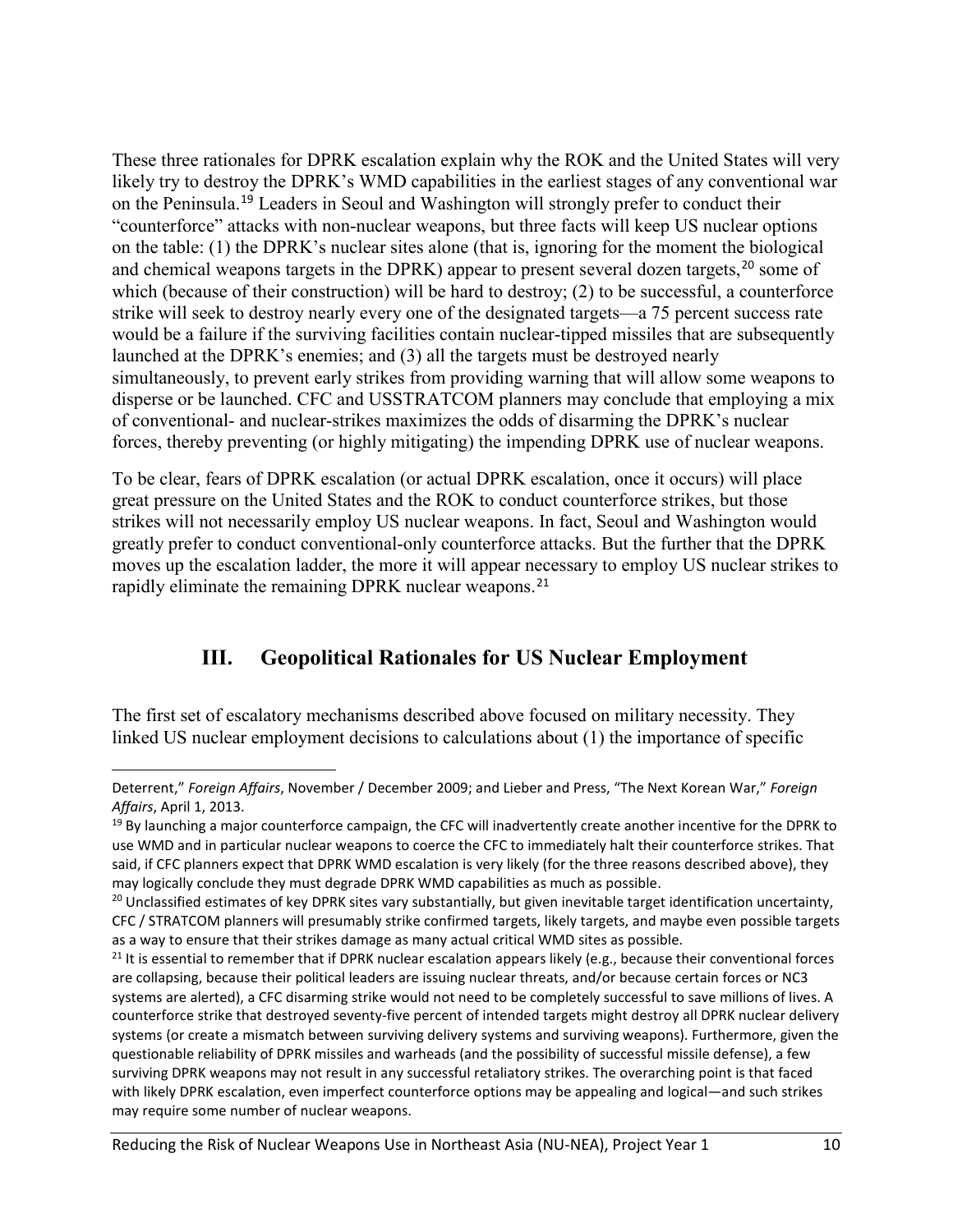military targets (for example, DPRK artillery, second echelon forces, and nuclear sites); (2) assessments about the adequacy of nonnuclear options against those targets; and (3) the level of additional effectiveness that nuclear munitions would provide. The United States, however, might also decide to use nuclear weapons for reasons that are more "geopolitical" than "military." For example, US leaders may feel compelled to use nuclear weapons if the DPRK employs WMD—especially if the attack produces mass-casualties—even if the military consequences of the DPRK's WMD attack are minor. A US nuclear response may be seen as necessary to bolster the credibility of the American nuclear deterrent—which is critical for deterring future nuclear attacks—for assuring allies around the world, and for preventing proliferation. Whether or not US nuclear hesitancy would actually reduce US credibility, and whether or not a US nuclear response would strengthen the US deterrent, fears about US credibility would weigh heavily on US leaders and cause them to consider employing nuclear weapons.

The DPRK actions that could lead to US "geopolitical" escalation are numerous. Any DPRK use of WMD that produced mass-casualties—among military or civilian personnel—could lead the United States to consider a nuclear response. For example, if large-scale use of chemicals gruesomely killed thousands of ROK and US troops along the DMZ, or if DPRK biological weapons killed large numbers of civilians in the South, the United States might consider a nuclear response. More broadly, *any* North Korean use of *nuclear* weapons—to achieve any of the goals listed in the previous section (for example, warfighting, coercion) —could trigger a US nuclear response. Even a nuclear detonation (during a war) over the East Sea / Sea of Japan that killed no one would create pressure on the United States to respond with nuclear weapons (to deter additional DPRK employment and to bolster the credibility of the US deterrent more broadly). In short, any use of WMD by the DPRK would raise some amount of escalatory pressure on the United States, which would vary in intensity depending on the circumstances, including the number of fatalities the DPRK WMD caused, the nature of those fatalities (civilian vs. military), and the DPRK's choice of weapons (DPRK nuclear employment would create greater escalatory pressures than chemicals).[22](#page-10-0)

The targets of US nuclear retaliation in such a scenario might fall into three broad categories. First, the United States could conduct a very limited nuclear strike against those DPRK military units that executed the offending WMD attacks, especially if they were located in a relatively isolated location. Second, the United States could launch a symbolic retaliatory strike against other DPRK military target(s): for example, one or more remote airfields, or some remote leadership sites. The third option for US nuclear retaliation is a large-scale conventional strike with some nuclear elements to disarm the DPRK's remaining nuclear capabilities. The logic of the third option would be powerful, especially in the aftermath of a terrible WMD attack: American leaders may conclude that the DPRK's WMD escalation requires a US nuclear response, but that if the United States is going nuclear, it needs to disarm the most potent DPRK retaliatory forces. In other words, DPRK WMD use would place pressure on the United States to take *some* retaliatory steps in response, but once that decision is made, the pressure to disarm and prevent subsequent DPRK retaliation will be powerful.

<span id="page-10-0"></span> $22$  It is difficult to place biological weapons on this continuum because they vary enormously in their consequences, from non-contagious and non-lethal pathogens to highly contagious lethal ones.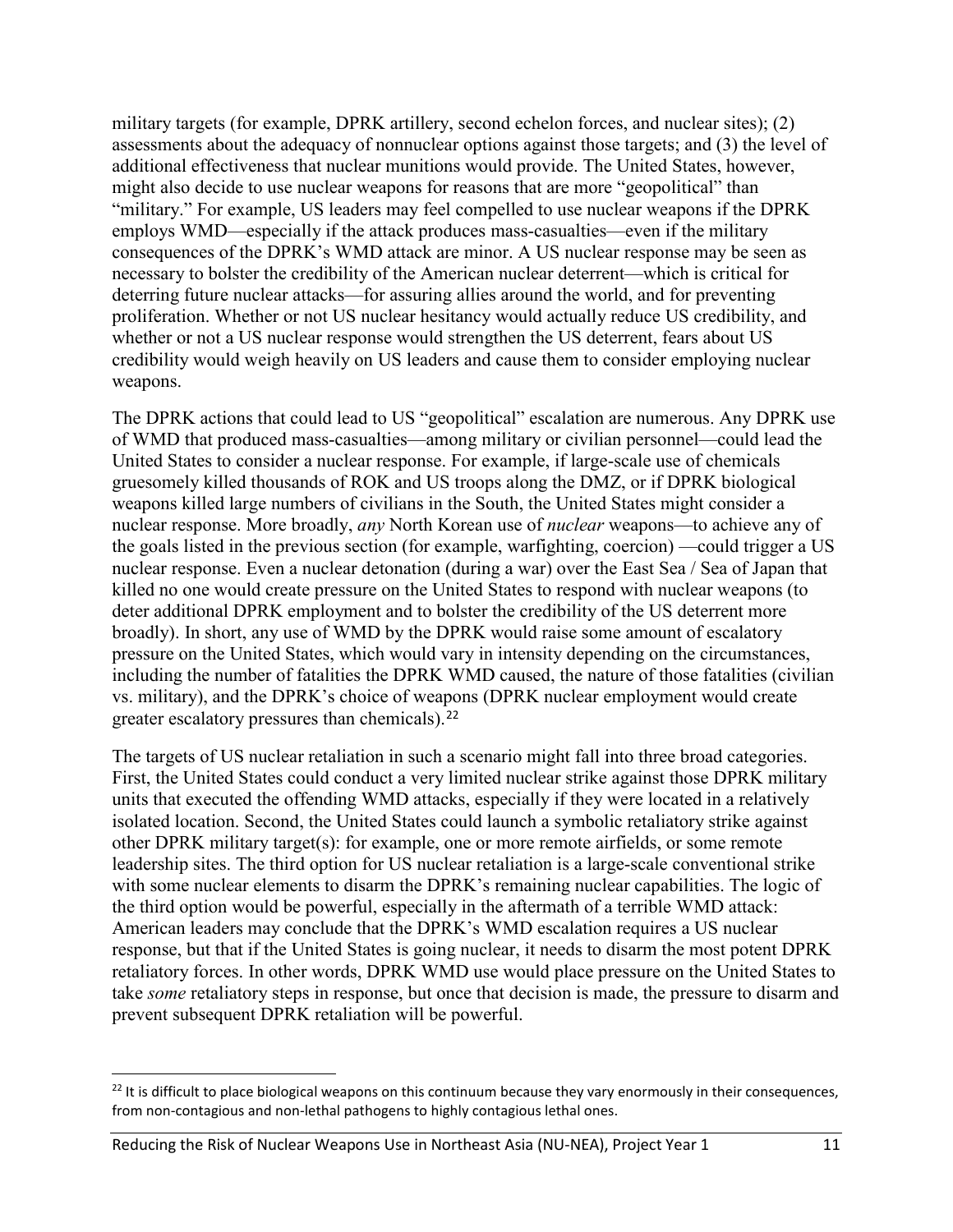What seems far less likely in any of these scenarios is a US retaliatory strike aimed at DPRK cities or at the DPRK's senior leadership bunkers located in urban areas. A counter-city retaliatory strike would be deeply unattractive to American leaders. It would create a humanitarian catastrophe that would tarnish the United States and the administration responsible for decades to come (if not immediately). It would be viewed by many experts in the United States and abroad as violating international law. And perhaps worst of all, a US nuclear attack on DPRK cities would likely leave the DPRK capable of retaliating with surviving nuclear forces against the cities of America's allies in the region (and soon, given ongoing advances in development of intercontinental ballistic missiles, the American homeland as well). Unless the North Koreans have been so careless as to create a nuclear command and control system that is vulnerable to leadership decapitation, a US nuclear attack on DPRK cities would invite devastating retaliation while doing nothing to prevent it.

In sum, DPRK use of WMD during a war on the peninsula would raise the risks of US nuclear response. The more people killed by use of a DPRK WMD, and/or the decision by Pyongyang to use *nuclear* weapons, the more the escalatory pressure on the United States to use nuclear weapons would be exacerbated. The most salient choice for US leaders would be to launch a symbolic nuclear response against one or more DPRK military sites—and *hope* that the DPRK does not counter-escalate —or to launch a full-scale conventional- and nuclear disarming attack against Pyongyang's remaining nuclear forces.

# **IV. Assessing the Potential Triggers for US Nuclear Employment**

The main purpose of this paper is to identify plausible pathways to US nuclear employment during a war on the Korean Peninsula. Nevertheless, it is important to differentiate between those pathways that sound more likely than they are, and those that are more dangerous than they seem. I highlight a few examples of each below.

#### **Suppressing North Korean Artillery — Reconsidered**

It is possible that the United States may use nuclear weapons to suppress DPRK shelling of Seoul, but the case for doing so is much weaker than it initially appears. The DPRK fields thousands of artillery pieces, but only a few hundred can reach the South Korean capital. An excellent recent RAND report estimated that North Korea's long-range guns and rocket launchers could kill about 3,500 people in Seoul in one hour (and injure 10 times as many) – a terrible human toll, but an estimate that is one or two orders of magnitude smaller than most public estimates.[23](#page-11-0)

Furthermore, the RAND analysis did not incorporate the impact of CFC counterbattery fire. In fact, the ROK recently deployed more than one hundred new multiple launch rocket system (MLRS) launchers, which have the capability to deliver precision-guided rockets against the DPRK's artillery positions. New modeling suggests that the CFC's growing counterbattery capabilities are greatly reducing the threat posed by DPRK artillery. Across the range of plausible scenarios, the DPRK's long-range guns and rocket launchers would be suppressed (or

#### Reducing the Risk of Nuclear Weapons Use in Northeast Asia (NU-NEA), Project Year 1 12

<span id="page-11-0"></span> $\overline{a}$ <sup>23</sup> Barnett et al, "North Korean Conventional Artillery."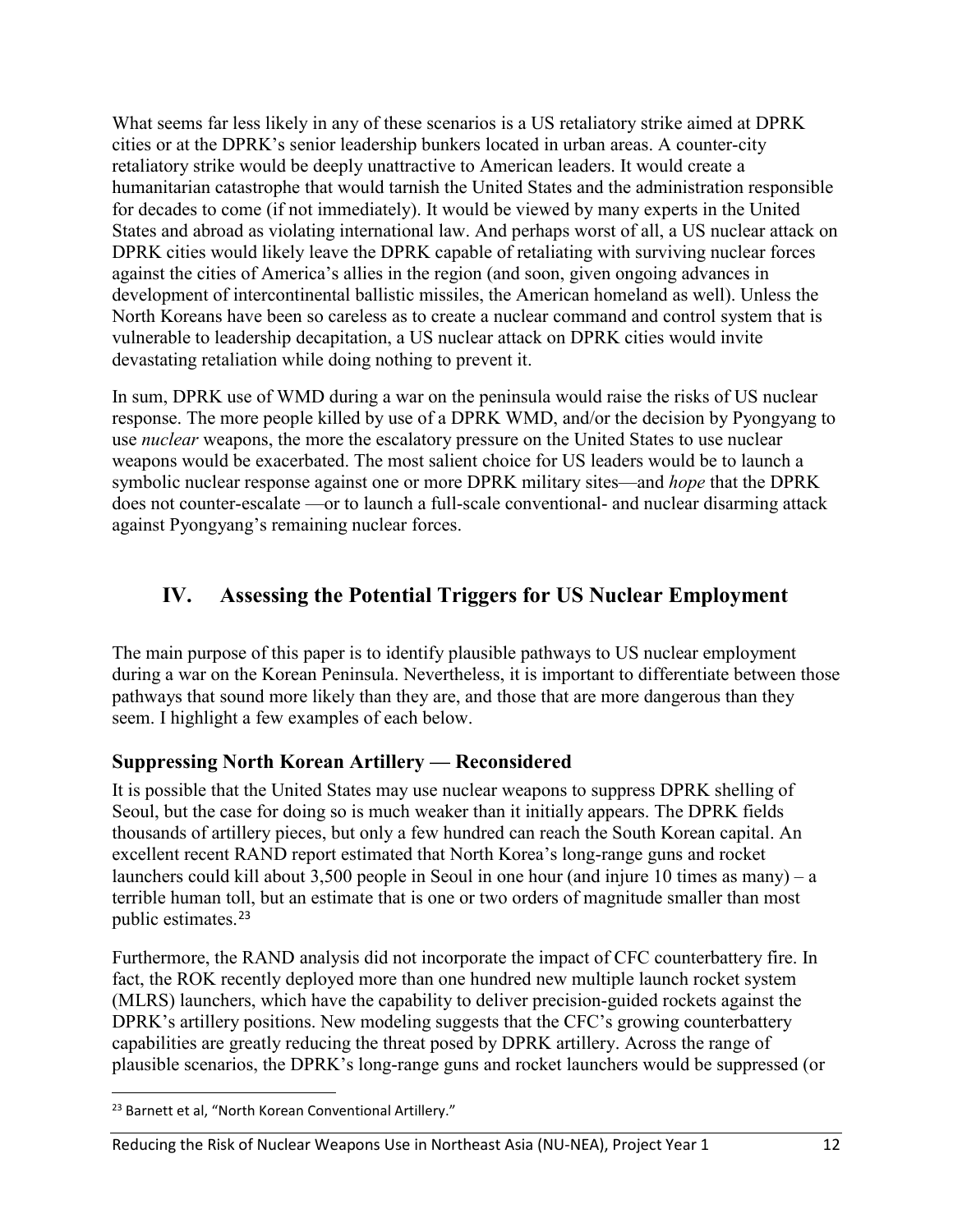destroyed) before they could fully execute the barrage modelled by RAND—and thus that the civilian losses in Seoul would be lower than the RAND analysis suggests.[24](#page-12-0) The bottom line: because the CFC's conventional options for suppressing the DPRK's long-range artillery are growing significantly, there is a much weaker case for using nuclear weapons to do so.[25](#page-12-1)

#### **Second Echelon Forces—Reconsidered**

It does not seem likely that the United States will need nuclear weapons to blunt a DPRK *conventional* offensive against the South. The DPRK military suffers from multiple, reinforcing weaknesses: obsolete equipment, poor maintenance, limited training and exercises, and questionable morale (from poor food, mistreatment, and bad health). In fact, saying that DPRK equipment is old severely understates the problem that the KPA faces: their weapons are old versions of obsolete designs, which are poorly maintained. DPRK ground forces do some training, but the company- and battalion-level exercises which are essential for troops who will be required to assault heavily defended positions virtually ceased several years ago. And even before the current food shortages and Covid-19 crisis hit the DPRK, the health and conditions of their soldiers were appalling. [26](#page-12-2) Conducting offensive operations against prepared defenses requires great skill, coordination, and morale. If the KPA can pull off a well-executed attack

<span id="page-12-2"></span>[https://www.upi.com/Top\\_News/World-News/2017/07/17/Report-Malnutrition-in-North-Korea-military-forcing](https://www.upi.com/Top_News/World-News/2017/07/17/Report-Malnutrition-in-North-Korea-military-forcing-parents-to-supply-food/2941500311067/?u3L=1)[parents-to-supply-food/2941500311067/;](https://www.upi.com/Top_News/World-News/2017/07/17/Report-Malnutrition-in-North-Korea-military-forcing-parents-to-supply-food/2941500311067/?u3L=1) Sofia Lotto Persio, "North Korea Has 1.2 Million Troops But Cannot Feed Them," Newsweek, August 24, 2017[, https://www.newsweek.com/north-korea-cant-feed-all-its-12-million](https://www.newsweek.com/north-korea-cant-feed-all-its-12-million-soldiers-654732)[soldiers-654732;](https://www.newsweek.com/north-korea-cant-feed-all-its-12-million-soldiers-654732) Stephen Silver, "North Korea's Military: Too Sick and Too Hungry to Train?" *The National Interest* December 1, 2020, [https://nationalinterest.org/blog/korea-watch/north-koreas-military-too-sick-and-too-hungry](https://nationalinterest.org/blog/korea-watch/north-koreas-military-too-sick-and-too-hungry-train-173591)[train-173591;](https://nationalinterest.org/blog/korea-watch/north-koreas-military-too-sick-and-too-hungry-train-173591) Gabriela Bernal, "The Worsening Plight of North Korean Soldiers," *The Diplomat* September 9, 2021, <https://thediplomat.com/2021/09/the-worsening-plight-of-north-korean-soldiers/> For a summary of the state of DPRK weapons see Kim Min-Seok, "The State of the North Korean Military," Carnegie Endowment for International Peace, March 18, 2020[, https://carnegieendowment.org/2020/03/18/state-of-north-korean-military-pub-81232](https://carnegieendowment.org/2020/03/18/state-of-north-korean-military-pub-81232) That report notes that most of North Korea's ground force weapon systems are either from the middle decades of the Cold War or are built based on those obsolete designs. To put this in context, the condition of the DPRK army seems comparable to the condition of the front-line, conscript infantry that Saddam Hussein deployed along the Kuwait-Saudi border in 1990. Whereas Iraq's well-armed and well-trained Republican Guard fought bravely (though ineffectively) against the US-led coalition, the front-line infantry—armed with obsolete weapons, lacking basic maintenance, denied training, and deprived of healthy food—collapsed immediately. A DPRK leader considering ordering a major offensive would need to confront the real possibility that his army might immediately collapse upon first contact.

<span id="page-12-0"></span> $\overline{a}$ <sup>24</sup> Nick Anderson and Daryl G. Press, "Lost Seoul? Modeling an Artillery Battle along the DMZ," manuscript 2021.

<span id="page-12-1"></span><sup>&</sup>lt;sup>25</sup>There's another reason to doubt that US nuclear weapons would be appropriate for the counter-artillery mission. If the DPRK's largest guns and rocket launchers must move out of their fortifications to fire, then ROK artillery should be able to destroy them rapidly. (See Anderson and Press, "Lost Seoul.") But if the DPRK can fire their largest guns from inside fortified, deeply buried positions, then nuclear ground-bursts might be necessary to destroy those structures. Ground bursts, however, would create lethal fallout perilously close to Seoul. In other words, for nuclear weapons to help solve the problem of DPRK artillery, Pyongyang's HARTS must be just hard enough to be immune from CFC conventional munitions but just soft enough to be destroyed with nuclear air bursts (preventing fallout). That window exists theoretically, but it is narrow. On the causes of fallout and the key distinction between air- and ground-bursts, see Lieber and Press, "The New Era of Counterforce," pp. 28-32.  $26$  Among the many reports of the decay of the DPRK military over the past decade, see Elizabeth Shim, "Malnutrition in North Korea military forcing parents to supply food," *UPI*, July 17, 2017,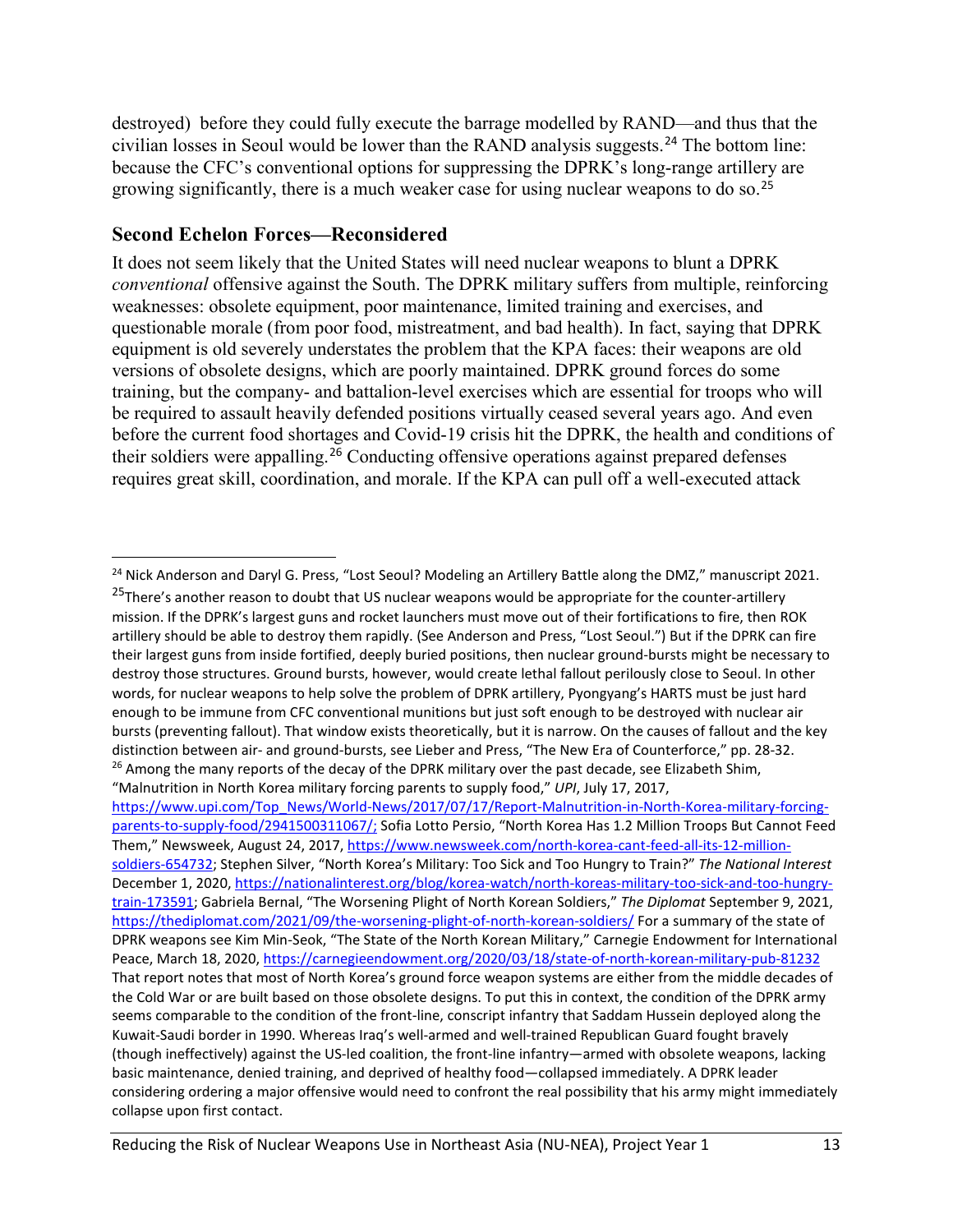despite all their compounding weaknesses, it would be one of the most remarkable feats of arms in history.[27](#page-13-0)

Of course, a DPRK invasion that incorporated the widespread use of WMD (i.e., the "WMD warfighting" strategy described above) *could* lead to collapse of CFC defenses.[28](#page-13-1) But that problem is discussed below, along with the other ways that first-use of WMD by the DPRK could trigger US nuclear response.

#### **The Likely Routes to Nuclear War**

 $\overline{a}$ 

Of the pathways described in this paper, the most likely routes to US nuclear employment are linked to the DPRK's first use of WMD. Two pathways in particular pose grave risks and deserve increased scrutiny.

First, because of the DPRK's profound military weakness, if conventional war erupts through any mechanism (e.g., a crisis along the DMZ that spins out of control; the partial collapse of the DPRK regime and subsequent intervention by the ROK) the government in Pyongyang may logically conclude that they must use WMD—and probably nuclear weapons. Any reasonable hope they harbor for conventional military success would depend on large-scale WMD use to weaken CFC defenses. Any effort to coerce the ROK with artillery attacks would quickly face a sobering reality in the form of withering CFC counterbattery fire. And if the CFC initiated offensive air- and ground-operations toward Pyongyang, the DPRK leadership would be compelled to rapidly coerce an end to fighting. WMD, and in particular, nuclear weapons, provide their best hope. For the reasons described above—military and "geopolitical"—the United States would face pressure to respond with nuclear weapons.

<span id="page-13-0"></span><sup>&</sup>lt;sup>27</sup> Some analysts worry that although the DPRK military may be in terrible condition overall, elements of their forces (for example, the missile forces) may have higher levels of training, maintenance, and morale. Even if true, the ability of the DPRK to execute a successful invasion of the South, triggering the United States to consider nuclear strikes on second echelon forces, depends on the preparedness of the DPRK military overall—not simply elements such as the missile forces.

<span id="page-13-1"></span><sup>&</sup>lt;sup>28</sup> Even if the DPRK used WMD to cause a breakthrough in CFC lines, it is debatable whether nuclear strikes on second echelon forces would be an effective way to stall a DPRK offensive. Skeptics argue that tactical nuclear weapons would have too small a lethal radius to inflict sufficient damage on DPRK follow-on-forces or supply lines, given that they can disperse to reduce their vulnerability to attack. I would counter that the United States has a wide range of nuclear yields available for such a contingency (e.g., from the various configurations of B-61s, W-76s, and W-88s), and that an airburst attack (to avoid fallout) could create chaos and shortages in an DPRK army that would already be operating with minimal supplies. More analysis of this potentially important questions is merited. For an excellent analysis that takes the "skeptical" stance on nuclear strikes on second echelon forces, see Bryan Jack et. al., "Regional Rivalries and Nuclear Responses, Volume II, The South Korean Case: A Nuclear Weapons Program Embedded in an Environment of Great Power Concerns," Defense Nuclear Agency, Washington, DC, 1978, available a[t https://nautilus.org/foia-document/regional-rivalries-and-nuclear-responses-voluume-ii-the-south](https://nautilus.org/foia-document/regional-rivalries-and-nuclear-responses-voluume-ii-the-south-korean-case-a-nuclear-weapons-program-embedded-in-an-environment-of-great-power-concerns/)[korean-case-a-nuclear-weapons-program-embedded-in-an-environment-of-great-power-concerns/;](https://nautilus.org/foia-document/regional-rivalries-and-nuclear-responses-voluume-ii-the-south-korean-case-a-nuclear-weapons-program-embedded-in-an-environment-of-great-power-concerns/) and see the helpful discussion of this issue in Peter Hayes, "Nuclear Warfighting to Defeat a DPRK Attack: Unnecessary, Disproportionate, Incredible, and Self-Defeating", NAPSNet Special Reports, November 01, 2014, [https://nautilus.org/napsnet/napsnet-special-reports/nuclear-warfighting-to-defeat-a-dprk-attack](https://nautilus.org/napsnet/napsnet-special-reports/nuclear-warfighting-to-defeat-a-dprk-attack-unnecessary-disproportionate-incredible-and-self-defeating/)[unnecessary-disproportionate-incredible-and-self-defeating/](https://nautilus.org/napsnet/napsnet-special-reports/nuclear-warfighting-to-defeat-a-dprk-attack-unnecessary-disproportionate-incredible-and-self-defeating/)